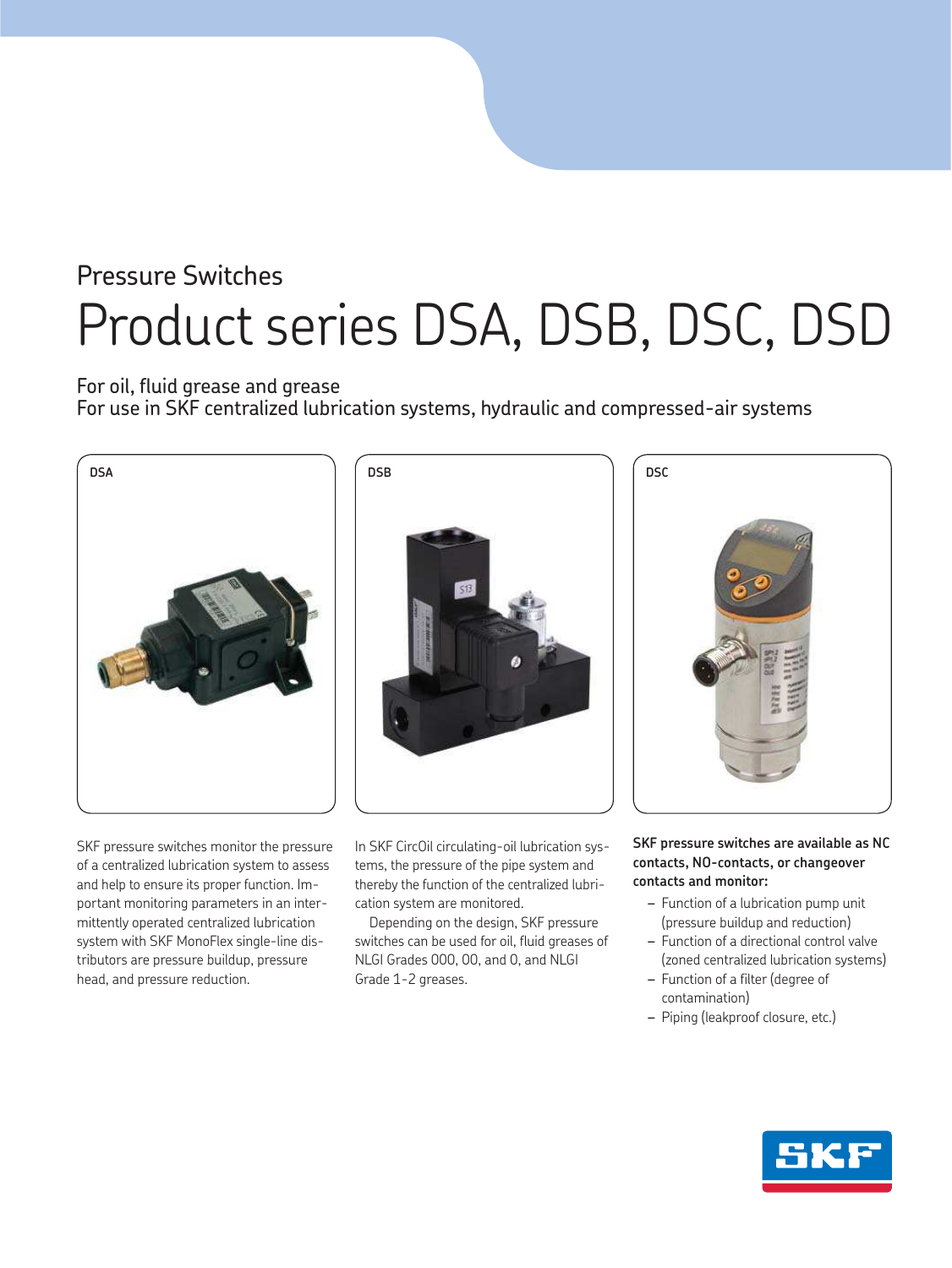## Product group DSx

Overview

## Product series DSA



## Product series DSB Product series DSC Product series DSD

**DSB pressure switches**

**DSA pressure switch Electrical connection as DIN plug on left**



**Pressure switch DSC1**





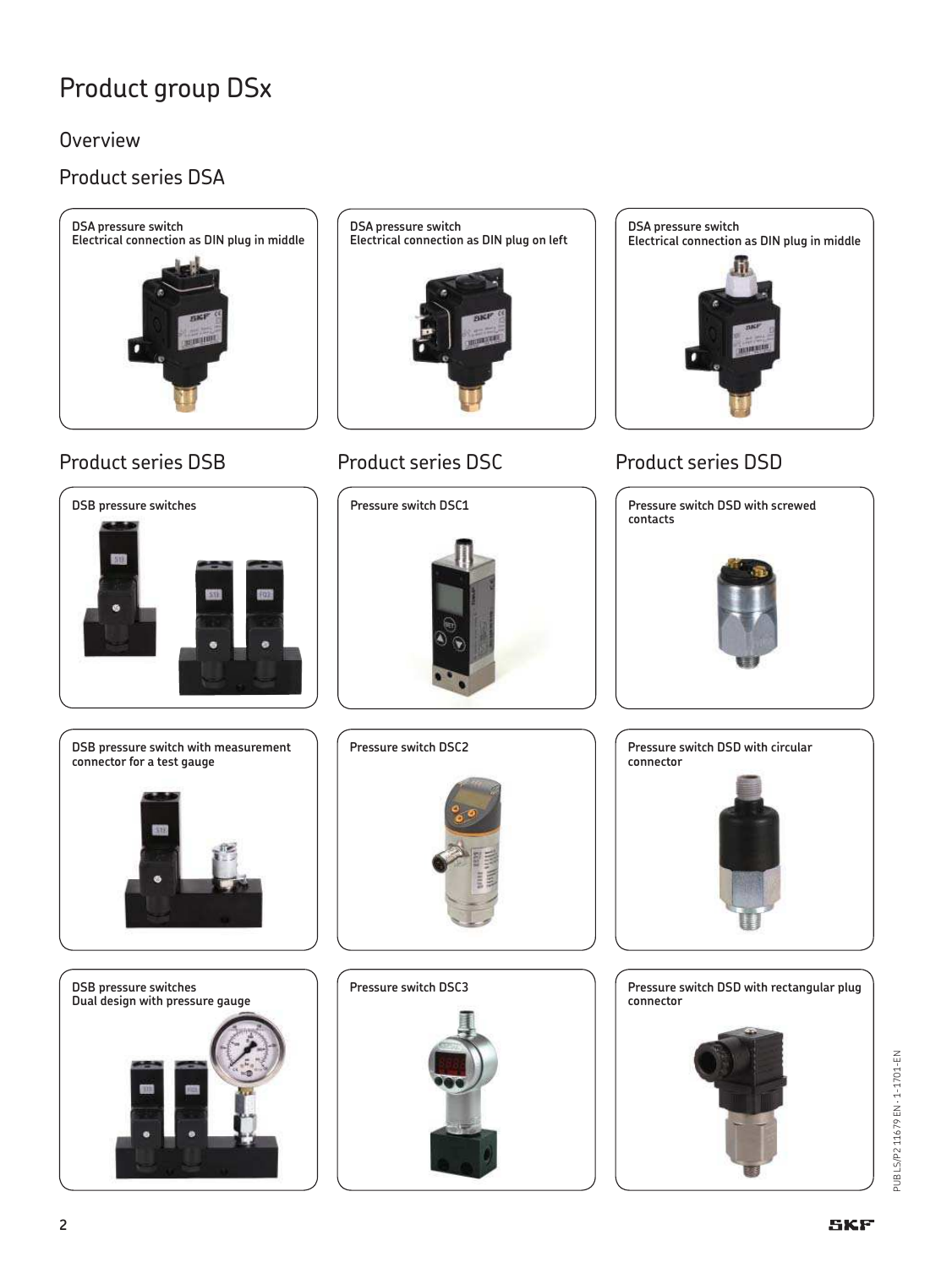## Product group DSx

## Selection table

| <b>Product range</b> |           |              |           |                             |                            |                      |                                 |      |
|----------------------|-----------|--------------|-----------|-----------------------------|----------------------------|----------------------|---------------------------------|------|
| Product series       |           | Lubricant    |           | Switching pressure<br>range | Electrical<br>limit values | Temperature<br>range | Contact type /<br>signal output | Page |
|                      | Oil       | Fluid grease | Grease    | [bar]                       |                            | [°C]                 |                                 |      |
| <b>DSA</b>           | $\bullet$ | $\bullet$    |           | $1 - 30$                    | 250 V AC / 30 V DC         | $+10$ to 60          | Mechanical                      | 4    |
| <b>DSB</b>           |           |              | $\bullet$ | $20 - 300$                  | 30 V AC / 36 V DC          | $-25$ to $+80$       | Mechanical                      | 6    |
| <b>DSC</b>           | $\bullet$ |              |           | $0 - 100$                   | $9 - 35$ V DC              | $-10$ to $+80$       | Electronic                      | 10   |
| <b>DSD</b>           | $\bullet$ | $\bullet$    |           | $0.5 - 45$                  | 250 V AC / 36 V DC         | $-10$ to $+100$      | Mechanical                      | 13   |

An important criterion for the proper function of a centralized lubrication system is the period of time between starting the lubrication pump unit or the directional control valve when filling the system and the time at which the pressure switch responds. Similarly, an important criterion of pressure relief of the centralized lubrication system is the time between switching off the device and achieving a minimum residual pressure. The control unit or the machine control unit evaluates the electrical signal from the pressure switch. This data can be used for purposes such as warning messages or switching the machine off.

SKF pressure switches are available in a wide range of versions. They can therefore be used in many applications and fields, for example in machine tools and printing machines and the wind, vehicle, steel and heavy industries.

#### DSA pressure switches:

- *–* For oil, fluid grease, and oiled compressed air
- *–* Reliable switching function using microswitches
- *–* Changeover contact
- *–* Available with DIN or M12x1 plug
- *–* Any mounting position
- *–* Gold-plated contacts
- *–* Membrane material FKM (FPM)
- *–* Used in SKF MonoFlex single-line systems

#### DSB pressure switches:

- *–* For grease
- *–* Adaptable to lubricant distributors of product series VR due to same hole pattern, same wall distance, and same connections (G1/4)
- *–* Changeover contact
- *–* Gold-plated contacts
- *–* No grease bleeding at measuring point, as the pressure switch permits continuous lubricant flow without dead space
- *–* Used in SKF MonoFlex single-line systems and SKF DuoFlex dual-line systems

#### DSC pressure switches:

- *–* For oil and fluid grease
- *–* Various pressure units selectable
- *–* Dual output with digital display for pressure and switching point
- *–* Used in SKF MonoFlex single-line systems

#### DSD pressure switches:

- *–* For oil and fluid grease
- *–* Cost-effective and space-saving
- *–* Available as NO-contact, NC-contact or CO-contact
- *–* Used in SKF MonoFlex single-line systems

#### **CAUTION**

The important information on product usage located on the back cover applies to all systems described in this brochure.



## **Note**

During installation, ensure that both the pressure switch is attached and the connected piping are installed without stress.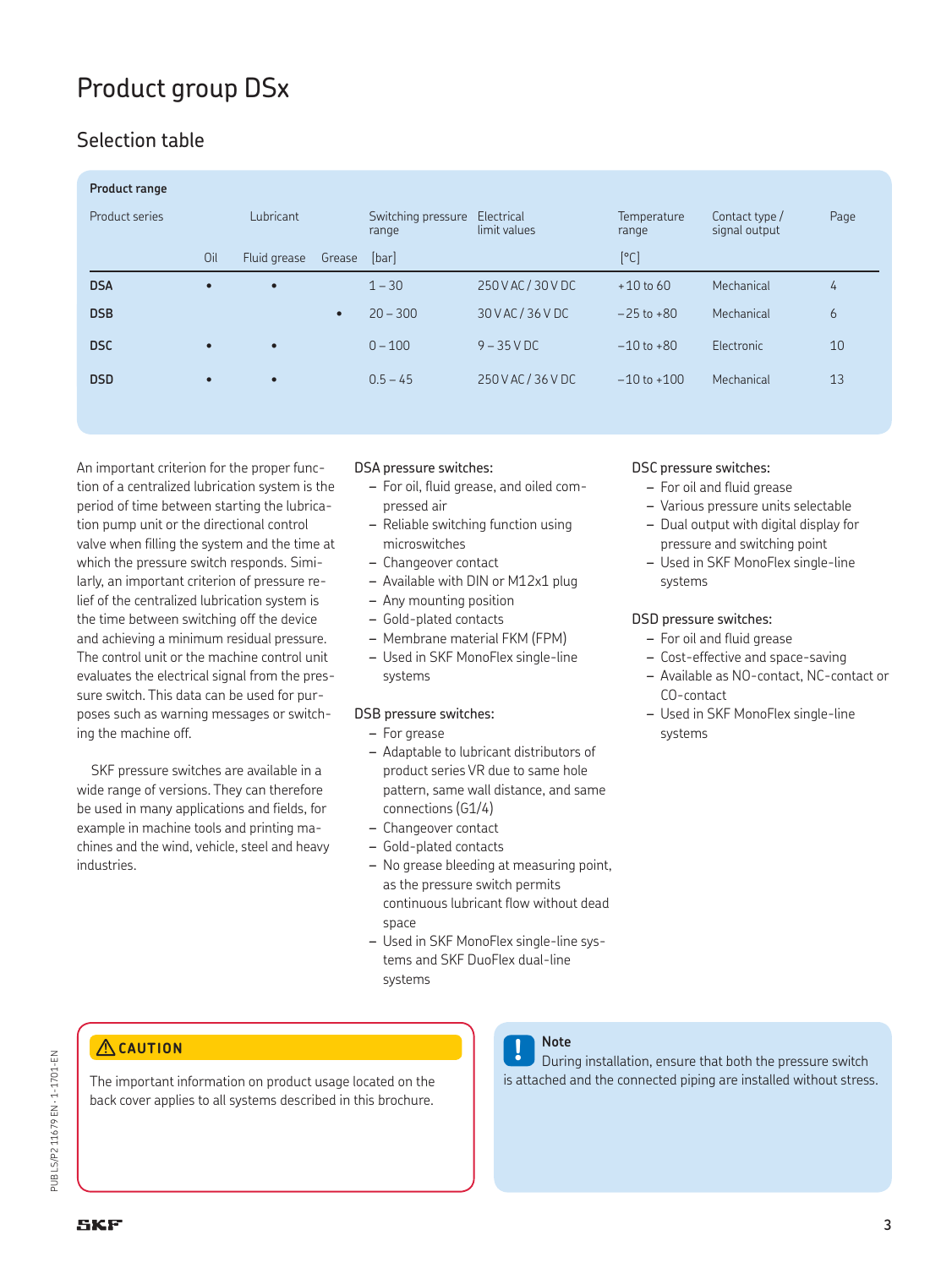

SKF pressure switches of the DSA series are inexpensive mechanical diaphragm pressure switches. The microswitch is designed as a changeover switch and can therefore be used as both a normally closed contact (NC) and a normally open contact (NO). They are available for rising and falling pressures from 1 to 30 bar and have non-adjustable increments.



#### **Design**

The pressure cell containing the membrane and the pressure plunger is assembled with the microswitch in a compact plastic housing. The housing contains mounting feet so that the pressure switch can be mounted in any position. The electrical contacts of the microswitch are gold-plated. The membrane is made of FKM (FPM). The pressure switch housing is made of glass fiber-reinforced polyamide.



The electrical connection is established with an M12x1 circular plug or a DIN plug per DIN EN 175301-803A. Its position on the housing can be selected according to the specifics of the installation. The hydraulic connection is available as a plug connector or a solderless pipe union (DIN 3862) for pipes with diameters of 6 mm.

#### **DSA1-...-1M1A DSA1-...-2L1A**



For missing dimensions, see Figure 1





<sup>1)</sup> Pipe thread with counterbore for solderless pipe union, pipe ø6<br><sup>2)</sup> For connector plugs per DIN EN 175301-803A and circular plugs, cable sockets must be ordered separately;<br>**5 see brochure 1-1730-EN.**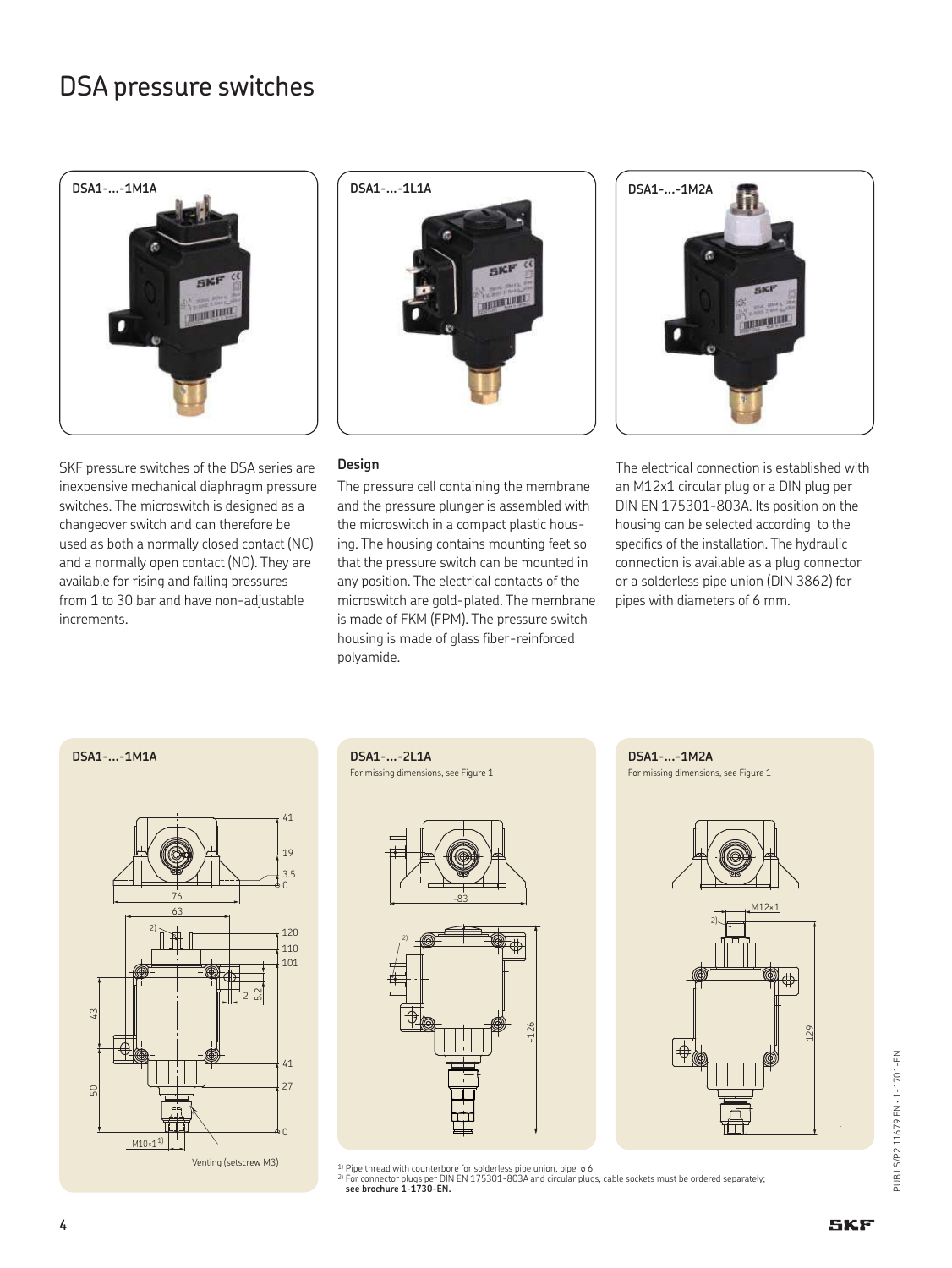## Configurator



**A** = 250 V AC, 30 V DC

#### **Technical data**

| Switching pressure tolerance 1 bar+0.3; 2 bar+0.5; 3 bar-0.5; 5 bar±0.5;                                                                      |                                  |
|-----------------------------------------------------------------------------------------------------------------------------------------------|----------------------------------|
| Permissible operating pressure $1, \ldots, \ldots, 45$ bar<br>Operating temperature $\ldots \ldots \ldots \ldots \ldots \ldots +$ 10 to 60 °C | $> 8$ bar+0.5/-1.5               |
| Mechanical service life<br>Protection class (with cable box)  IP 65                                                                           | $5 \times 10^6$ switching cycles |
| Contact material / switch module AuAg25Pt6                                                                                                    |                                  |
|                                                                                                                                               |                                  |

#### 1) A pressure regulating valve must be installed in the system to prevent operating pressure from exceeding the permissible level.





#### **DSA1-S01W-1M1A**

- Pressure switch type A
- Switches on increasing pressure
- Rated switching pressure 1 bar
- Changeover contact
- Pressure port per DIN 3862,
- ø6 mm for solderless pipe union • Electrical connection in middle
- DIN plug DIN EN 175301-803 A
- Switching voltage 250 V AC, 30 V DC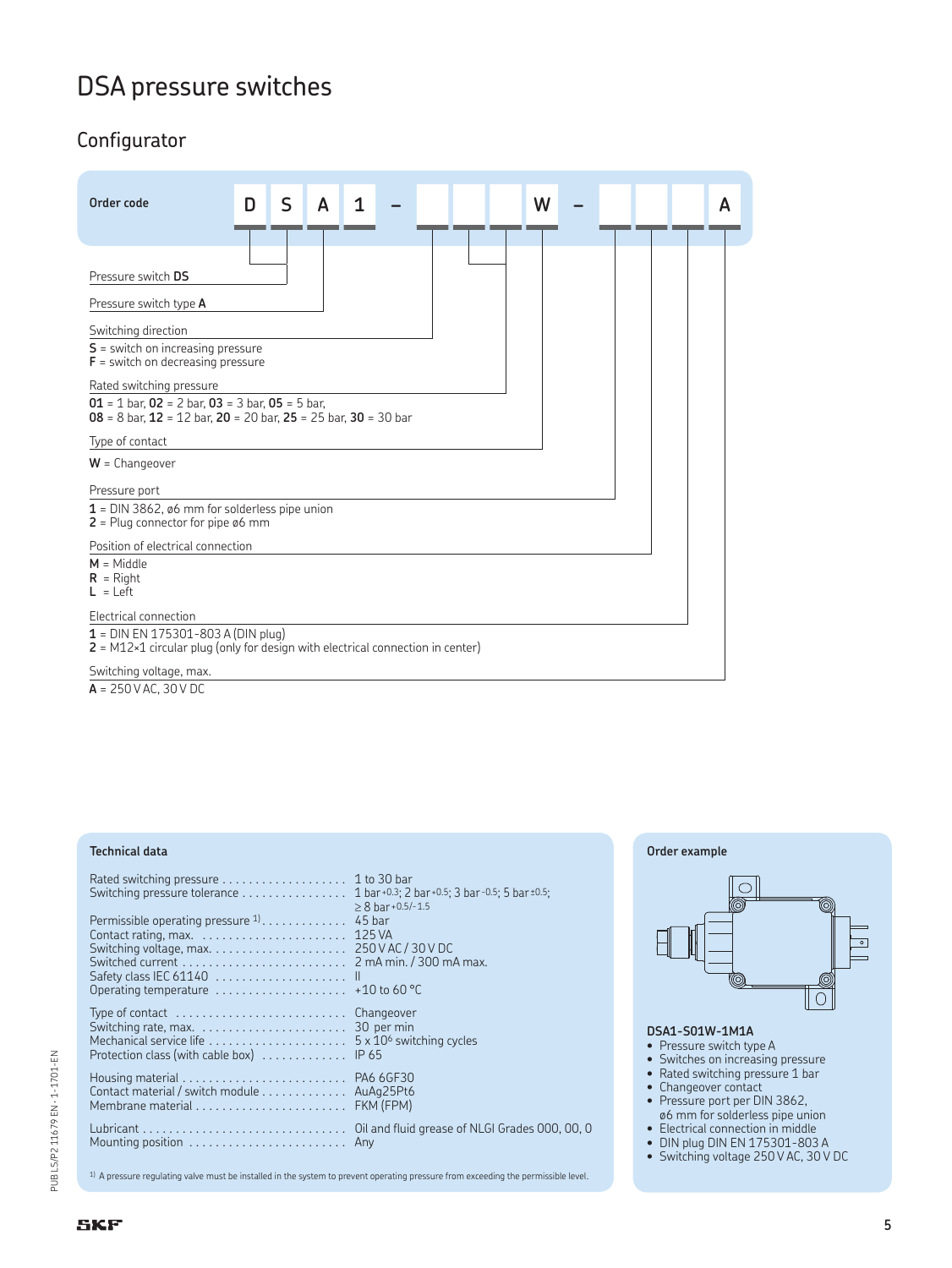

**DSB1 pressure switch Dual design for monitoring pressure buildup and relief pressure**



SKF pressure switches of product series DSB are mechanical piston pressure switches that are specially designed for use with NLGI Grade 1-2 greases. The location of the actuating piston inside the pressure switch housing helps to ensure a continuous exchange of grease around the measuring point (pressurization point between grease and actuating piston). This reliably prevents the same grease from being pressurized repeatedly, which could cause grease bleeding (separation of the soap skeleton of the grease from the stored oil). Pressure switches of product series DSB are designed for corrosivity category C3 or C5M per ISO 12944 and are certified by Germanischer Lloyd.

**DSB1 pressure switch with measurement connector for a test gauge**



**DSB1 pressure switch Dual design with measurement connector for a test gauge**



#### **Design**

Based on the application, the pressure switch can be configured as a single or double design and with or without a measurement connector. The microswitch is designed as a changeover contact. This allows the circuitry to operate as an NC contact or NO-contact.

DSB pressure switches are available for rising and falling pressures from 20 to 300 bar in 10-bar increments. The pressure switch housing and the mounting rail are made of aluminum. The electrical contacts of the microswitch are gold-plated. The electrical connection is established via a DIN plug per DIN EN 175301-803A. The hydraulic connection is designed as a female thread  $G_1/4.$ 

The fastening holes, wall distance, and hydraulic connections are identical with SKF MonoFlex single-line distributors of product series V.





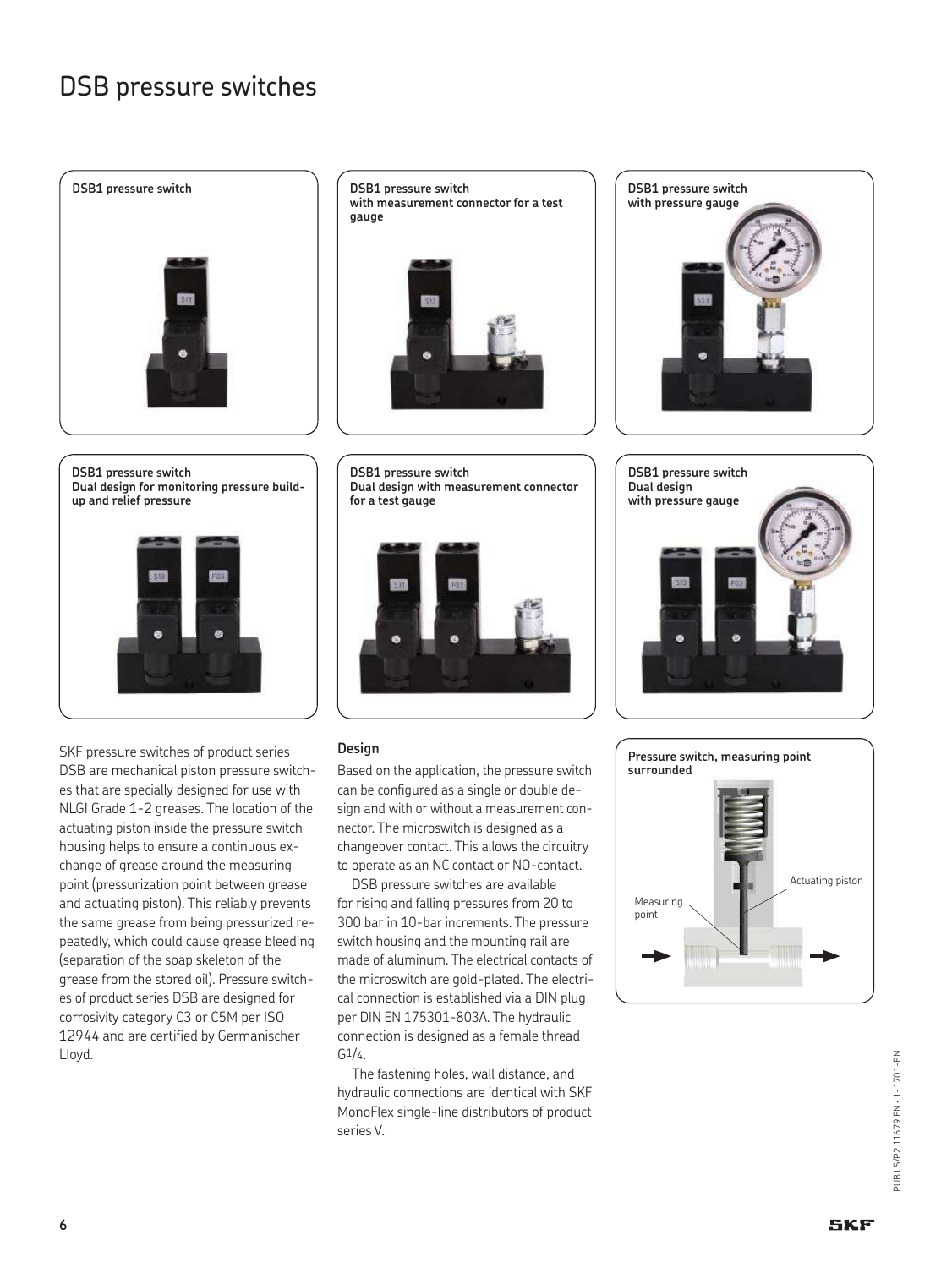## Configurator

| Order code<br>S<br>1<br>D<br>B<br>1                                                                                                                                                                                                                                                                                                                           |  |
|---------------------------------------------------------------------------------------------------------------------------------------------------------------------------------------------------------------------------------------------------------------------------------------------------------------------------------------------------------------|--|
| Pressure switch DS                                                                                                                                                                                                                                                                                                                                            |  |
| Pressure switch type B<br>(for grease, 20-300 bar)<br>Pressure switch I<br>$S$ = switch on increasing pressure<br>$F =$ switching on decreasing pressure<br>Pressure switch I<br>$02 = 20$ bar, $03 = 30$ bar, $04 = 40$ (in 10-bar increments up to) $30 = 300$ bar<br>Pressure switch II<br>$0 = no pressure switch$<br>$S$ = switch on increasing pressure |  |
| $F$ = switching on decreasing pressure<br>Pressure switch II                                                                                                                                                                                                                                                                                                  |  |
| $00$ = no pressure switch<br>$02 = 20$ bar, $03 = 30$ bar, $04 = 40$ (in 10-bar increments up to) $30 = 300$ bar                                                                                                                                                                                                                                              |  |
| Measurement connector                                                                                                                                                                                                                                                                                                                                         |  |
| $A$ = measurement connector for pressure gauge M16×2<br>$H =$ with pressure gauge 400 bar<br>$G$ = with pressure gauge 250 bar<br>$X = no measurement connector$                                                                                                                                                                                              |  |
| Electrical connection                                                                                                                                                                                                                                                                                                                                         |  |
| $1 =$ DIN EN 175301-803 A (DIN plug)                                                                                                                                                                                                                                                                                                                          |  |
| Design                                                                                                                                                                                                                                                                                                                                                        |  |
| A = standard, based on corrosivity category C3 per ISO 12944, certified by Germanischer Lloyd<br><b>B</b> = based on corrosivity category C5M per ISO 12944, certified by Germanischer Lloyd, suitable for offshore applications                                                                                                                              |  |
| Design key                                                                                                                                                                                                                                                                                                                                                    |  |

 $\mathbf{1}$ 

 $\mathbf{1}$ 

 $\Omega$ 

 $\overline{\phantom{0}}$ 

Connector<br>DIN EN 175301-803-A

 $N<sub>0</sub>$ 

 $NC$ PE

MAX. 36 V DC / 30 V AC<br>MAX. 50 mA / MIN. 1 mA

3 2 LŠ 2 3

**01** = basic design (with thread G<sup>1</sup>/4)

#### **Electrical connection for DSB1\*** Order example **DSB1-S25000H-1A-01** • DSB1 pressure switch with a pressure switch that switches on rising pressure • Pressure switch 250 bar  $\boxed{P}$ • Pressure gauge 400 bar  $\qquad \qquad \Box$ • Standard design, based on corrosivity category C3 per ISO 12944  $\circledcirc$ 量  $\circ$  $\bigcirc$ \* Drawing shows non-pressurized condition

# PUB LS/P2 11679 EN - 1-1701-EN PUB LS/P2 11679 EN · 1-1701-EN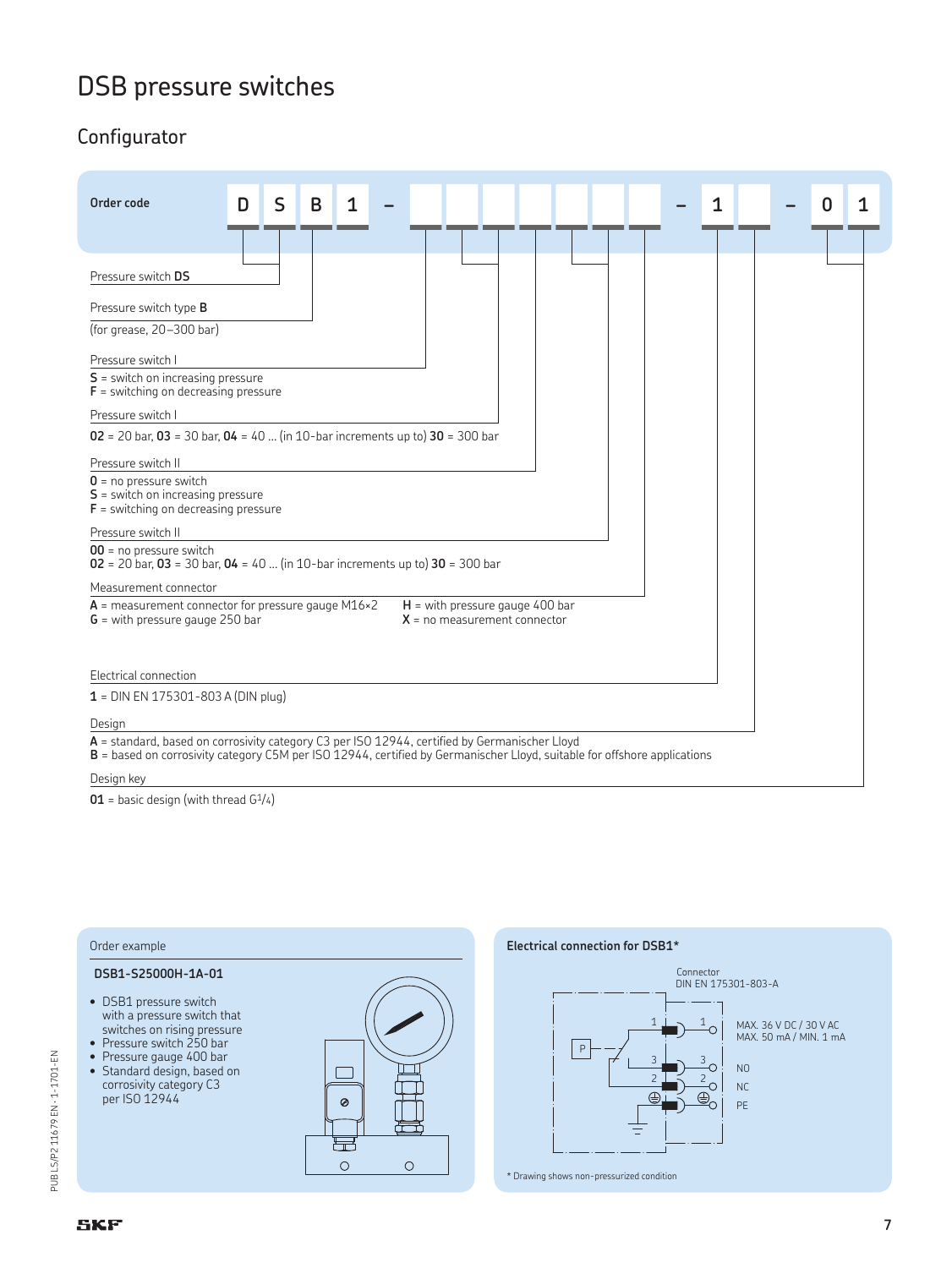## Installation drawings



#### **DSB1 Connectivity**



#### **Technical data**

| Switching pressure tolerance $\dots \dots$ $\pm 15\% < 100$ bar;                                                                    | $±10\%$ > 100 bar | Housing material Aluminum, anodized<br>Contact material  Silver alloy, hard gold pla<br>Connector socket 3+PE DIN EN 175 301-803 A<br>Compatible electr. line $\dots\dots\dots\dots$ $\varphi$ 4.5 to 7 mm |  |
|-------------------------------------------------------------------------------------------------------------------------------------|-------------------|------------------------------------------------------------------------------------------------------------------------------------------------------------------------------------------------------------|--|
| Permissible operating pressure  Max. 315 bar                                                                                        |                   |                                                                                                                                                                                                            |  |
| Breaking capacity, ohm load  Max. 1.2 VA<br>Operating voltage  Max. 30 V AC / 36 V DC                                               |                   |                                                                                                                                                                                                            |  |
| Operating current  Max. 50 mA, min. 1 mA<br>Operating temperature $\dots\dots\dots\dots -25$ to +80 °C                              |                   | Mounting position Any                                                                                                                                                                                      |  |
| Type of contact  Changeover<br>Mechanical service life  10 <sup>5</sup> switching cycles<br>Protection class per DIN EN 60529  IP65 |                   |                                                                                                                                                                                                            |  |

| Switching pressure, max. 300 bar<br>Switching pressure tolerance $\dots \dots$ $\pm$ 15% < 100 bar; | $±10\%$ > 100 bar | Housing material Aluminum, anodized<br>Connector socket 3+PE DIN EN 175 301-803 A<br>Compatible electr. line $\dots\dots\dots\dots$ $\emptyset$ 4.5 to 7 mm |  |
|-----------------------------------------------------------------------------------------------------|-------------------|-------------------------------------------------------------------------------------------------------------------------------------------------------------|--|
| Permissible operating pressure  Max. 315 bar<br>Breaking capacity, ohm load  Max. 1.2 VA            |                   |                                                                                                                                                             |  |
| Operating voltage  Max. 30 V AC / 36 V DC<br>Operating current Max. 50 mA, min. 1 mA                |                   |                                                                                                                                                             |  |
| Operating temperature $\ldots \ldots \ldots -25$ to +80 °C                                          |                   | Mounting position Any                                                                                                                                       |  |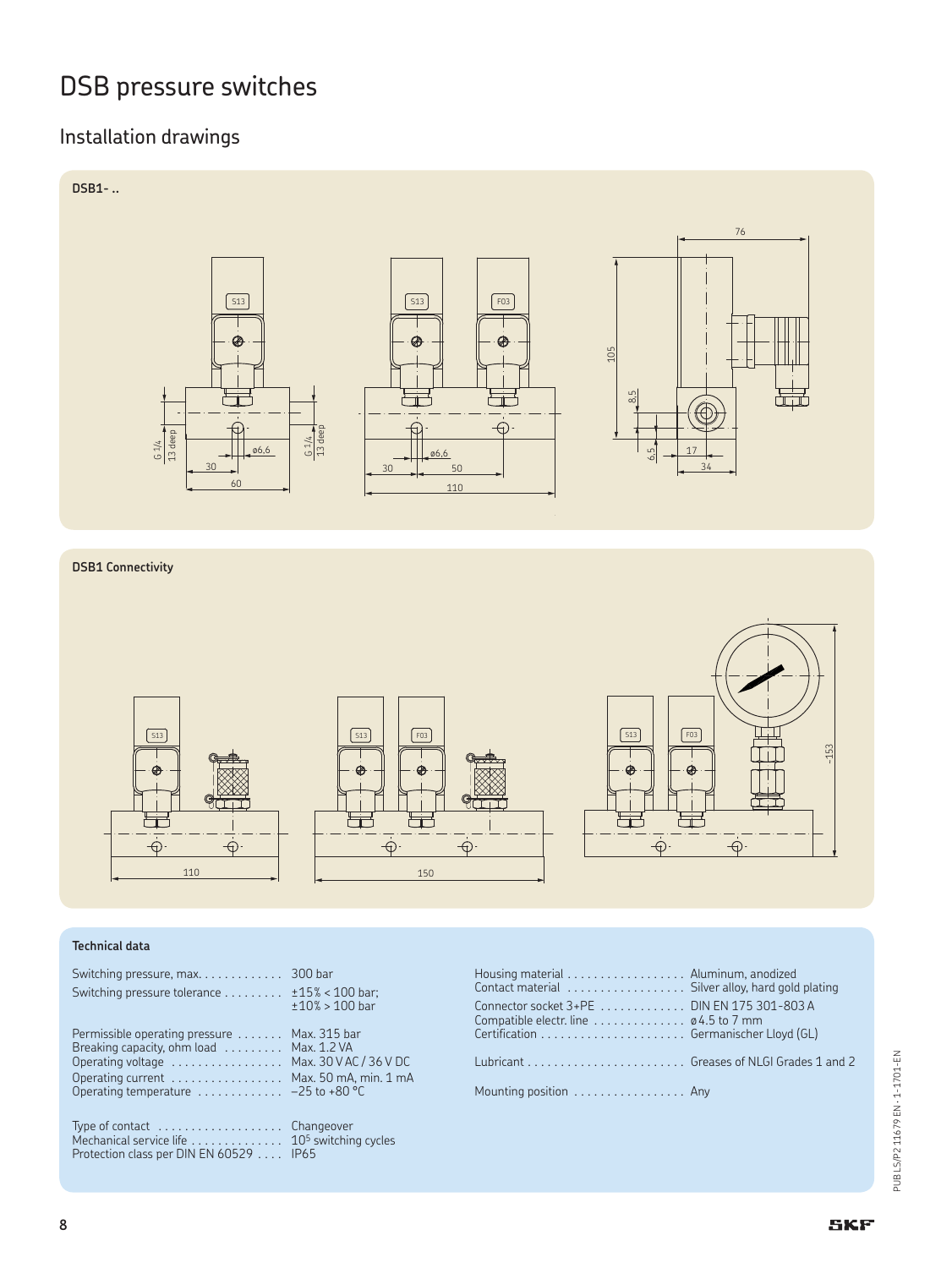### Accessories



Straight connector 441-110-162 (A) and threaded socket 471-010-161 (B) for connecting DSB pressure switches and VR lubricant distributors



1st step: Screw the straight connector (A) tight into the pressure switch. Remove the union nut from the threaded socket (**B**). Screw the threaded socket (**B**) tight into the VR lubricant distributor.



**2nd step:** Screw both components together tight using the union nut of the straight connector (**A**) of the pressure switch.

## Spare parts

|                                                       | Order number   |
|-------------------------------------------------------|----------------|
| Pressure gauge, 250 bar with fitting and sealing ring | 169-125-000.U1 |
| Pressure gauge, 400 bar with fitting and sealing ring | 169-140-001.U1 |
| Measurement connector                                 | 441-100-112    |
| Connector socket                                      | 179-990-803    |
|                                                       |                |

#### **Note**

**!** To obtain optimum performance from the pressure switch in a centralized lubrication system, the pressure switch must always be placed **before** the last distributor.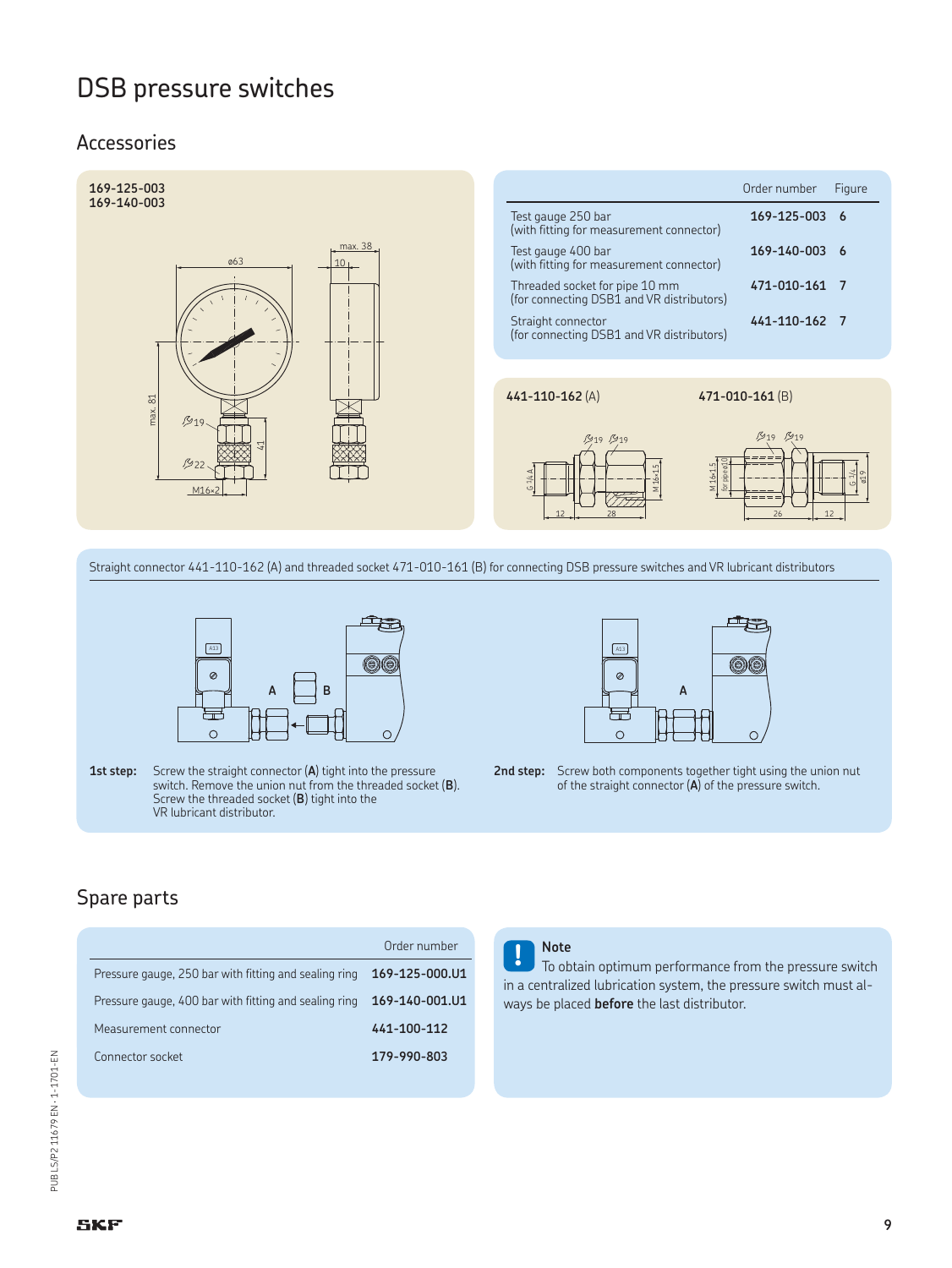

Product series DSC consists of electronic pressure switches with integrated digital display for relative pressure measurement. They are available in three different designs. They are used primarily for pressure monitoring; depending on the design, they can also assume control functions. Pressure switch points, pressure indication, and the switching logic can be configured and programmed easily.

The system pressure can be indicated in the pressure units bar, Psi and Mpa. Two independently programmable signal outputs can be used as normally open (NO) and normally closed (NC) contacts.



#### **Product series DSC1 Design**

DSC1 pressure switches are suitable for rising and falling pressure from 0 to 40 bar in 0.2-bar increments. Their housing is made of stainless steel and the control panel is made of polycarbonate. The values are shown by LEDs on a backlit, four-digit liquid crystal display. The electrical connection is established via an M12x1 plug connector (IP 65) and the hydraulic connection is established via a female thread of size G1/8. The DSC1 can operate in switching point, hysteresis, and window function modes and can be separately programmed for each output.

#### **Features**

- *–* Encodable access protection
- *–* Digital and analog output
- *–* UL certification

#### **Product series DSC2 Design**

DSC2 pressure switches are suitable rising and falling pressures from 0 to 100 bar in 0.5-bar increments. Their housing is made of aluminum and stainless steel. The control panel is made of a polyester film. The display is a four-digit digital display that indicates switching with LEDs. The electrical connection is established via an M12x1 plug connector (IP 67) and the hydraulic connection is established via a female thread of size G1/4. The DSC2 can operate in switching point, hysteresis, and window function modes. The switching mode can be separately programmed for each output.



#### **Features**

- *–* Diagnostic output based on the DESINA specification
- *–* UL certification

#### **Product series DSC3**

DSC3 pressure switches made of plastic are suitable for rising and falling pressures from 1 to 100 bar in 0.5-bar increments. They have a pivoted, four-digit digital display. The electrical connection is established via an M12x1 plug connector (IP 67) and the hydraulic connection is established via a T connector with two female threads of size G1/8. This allows the DSC3 to be integrated ideally into a lubrication line. It can be operated in switching point or window function modes and can be separately programmed for each output.

#### **Features**

- *–* Programming lock to protect against unauthorized adjustment of the device
- *–* Switching displayed using LEDs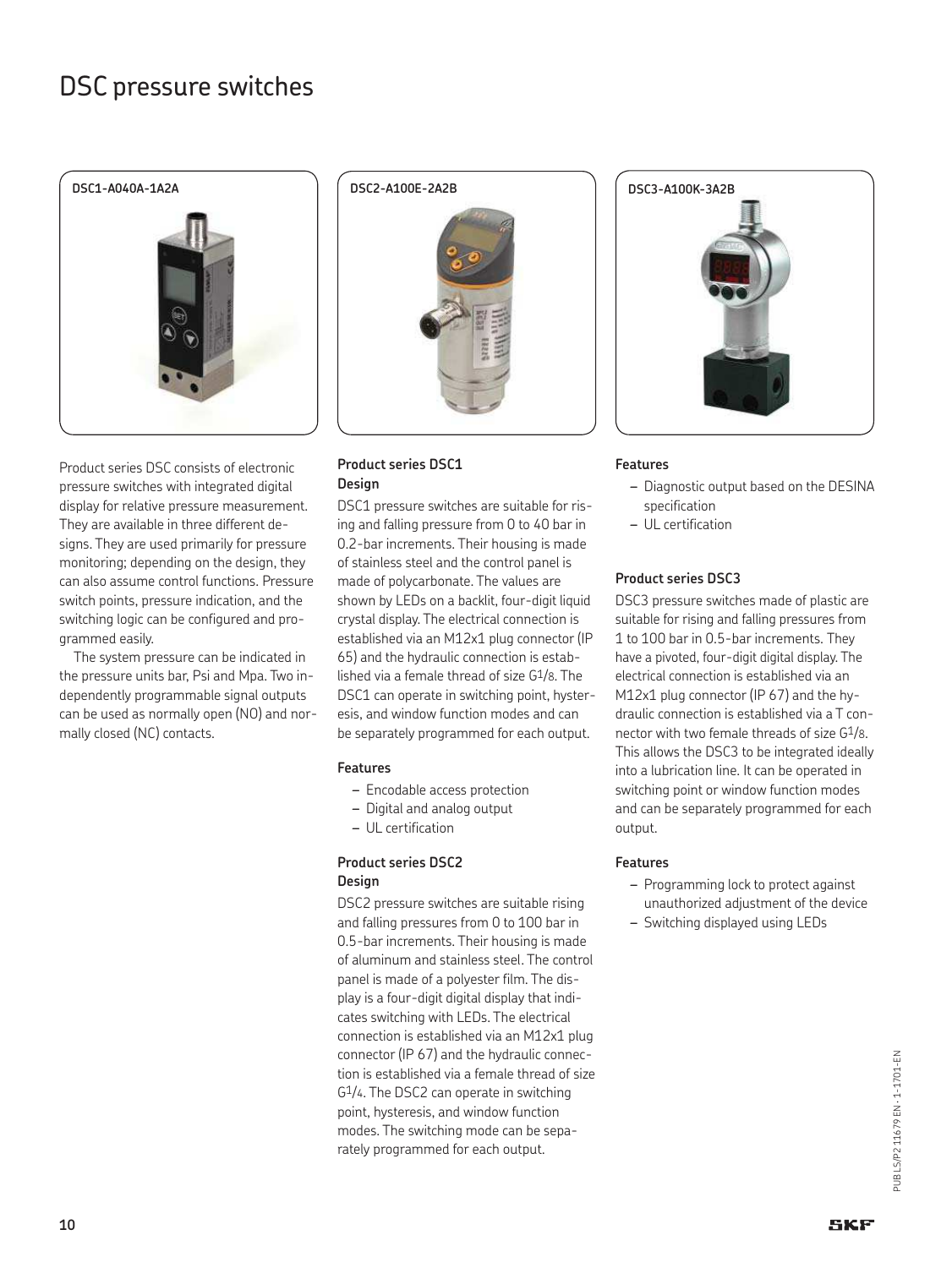## Technical data

#### **Technical data**

|                                                                                                                  | DSC2-A100E-2A2B                                                                                                                                                                | DSC3-A100K-3A2B                                                                                                                                                              |
|------------------------------------------------------------------------------------------------------------------|--------------------------------------------------------------------------------------------------------------------------------------------------------------------------------|------------------------------------------------------------------------------------------------------------------------------------------------------------------------------|
|                                                                                                                  | $0-100$ bar in 0.5 increments<br>300 bar<br>$>650$ bar<br>$-25t_0 + 80$ °C<br>$20$ a (10-2000 Hz)<br>$100\times10^6$ pressure changes<br><b>IP67</b><br>Stainless steel<br>Anv | $1-100$ bar in 0.5 increments<br>300 bar<br>$> 500$ bar<br>$-25$ to +80 °C<br>$10 a (5 - 500 Hz)$<br>$100\times106$ pressure changes<br><b>IP67</b><br><b>Plastic</b><br>Anv |
| <b>Electrical characteristics</b><br>Current-carrying capacity $\ldots \ldots \ldots \ldots \ldots \ldots$ 0.5 A | $18 - 30$ V DC<br>$35 \text{ mA}$<br>0.15A<br>$\mathcal{L}$<br>PNP/NPN<br>$4$ -pin<br>$G^1/4$                                                                                  | $9 - 35$ V DC<br>$35 \text{ mA}$<br>1.2A<br>PNP transistor stages<br>$4-pin$<br>$G^{1/8}$                                                                                    |

## Installation drawings

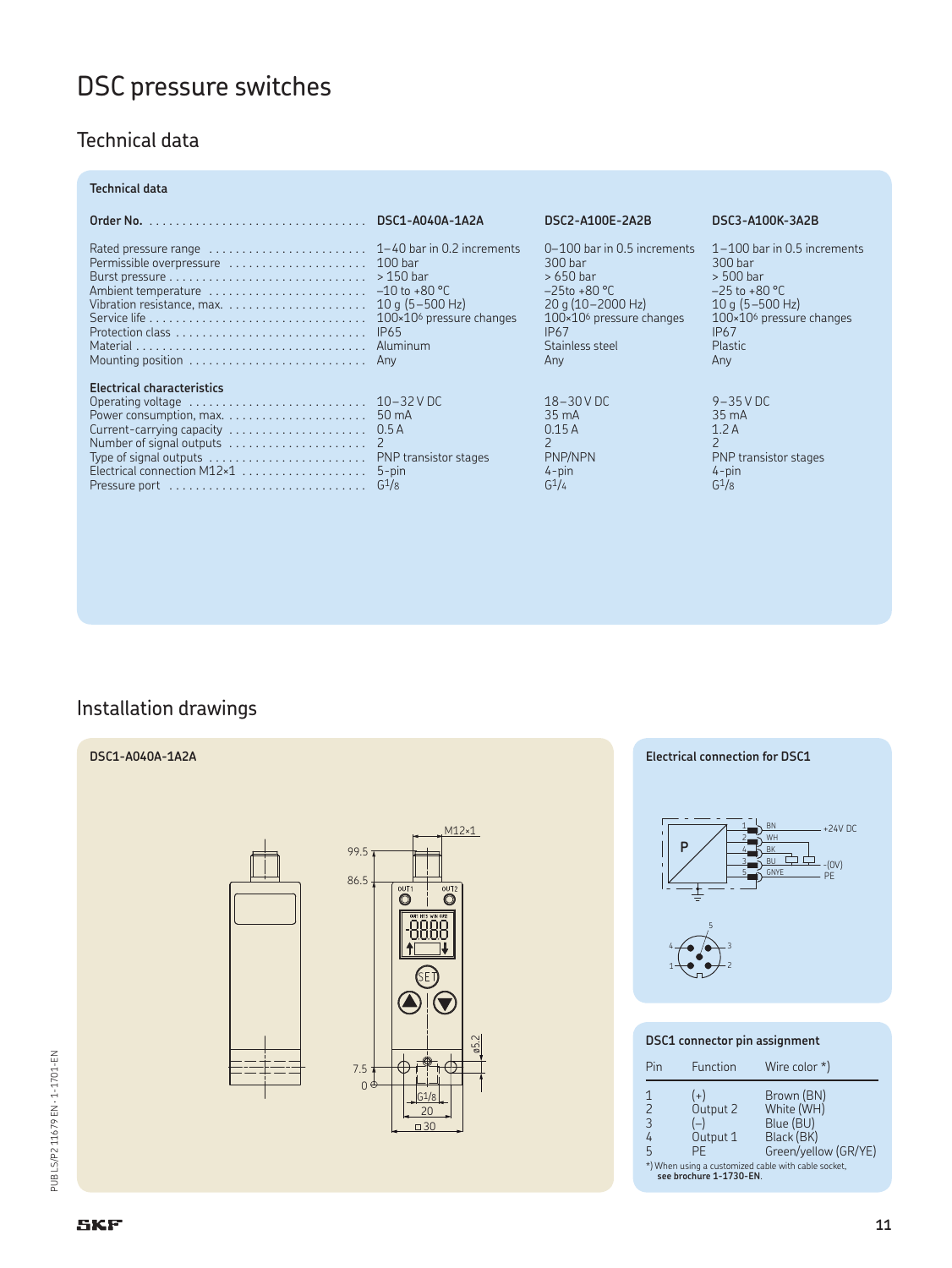## Installation drawings



**DSC3-A100K-3A2B**



1) Counterbore per DIN 974-1 (2 M5 fastening bolts and lock washers are supplied detached)

#### **Electrical connection for DSC2**



#### **DSC2 connector pin assignment**

| Pin                                   | Function                               | Wire color $*$ )                                    |
|---------------------------------------|----------------------------------------|-----------------------------------------------------|
| 1<br>$\overline{2}$<br>$\overline{3}$ | $(+)$<br>Output 2<br>$(-)$<br>Output 1 | Brown (BN)<br>White (WH)<br>Blue (BU)<br>Black (BK) |

\*) When using a customized cable with cable socket, **see brochure 1-1730-EN**.

#### **Electrical connection for DSC3**



#### **DSC3 connector pin assignment**

| Pin                      | Function                               | Wire color $*$ )                                    |
|--------------------------|----------------------------------------|-----------------------------------------------------|
| 1<br>$\overline{2}$<br>3 | $(+)$<br>Output 2<br>$(-)$<br>Output 1 | Brown (BN)<br>White (WH)<br>Blue (BU)<br>Black (BK) |

\*) When using a customized cable with cable socket, **see brochure 1-1730-EN**.

PUB LS/P2 11679 EN - 1-1701-EN PUB LS/P2 11679 EN · 1-1701-EN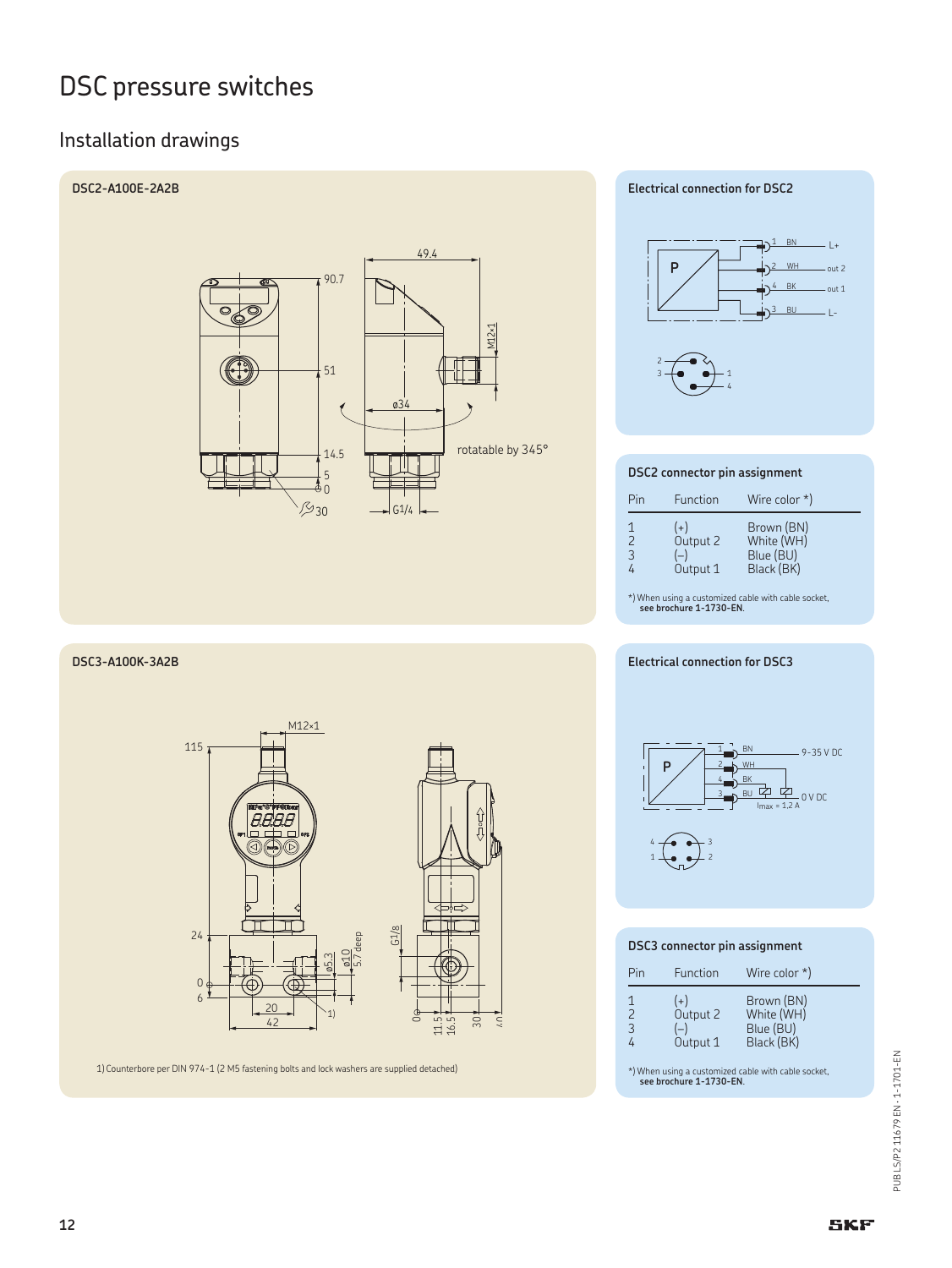

**DSD with tab connector/ screwed contacts**



**DSD circular connector**



**DSD rectangular plug connector**



Product series DSD consists of mechanical diaphragm pressure switches. They are available as normally open (NO) or normally closed (NC) contacts for a pressure range from 0.5 to 45 bar with fixed increments. Their electrical contacts are silver-coated, the membranes are made of NBR, and the pressure switch housing is made of galvanized steel (Cr6-free). The electrical connection is established via screwed contacts, tab connectors, circular connectors, or rectangular plug connectors. The hydraulic connection is designed as a male thread M10x1 taper.

#### **Function of NO-contact**

The membrane (2) is pressurized through the pressure port  $(1)$ . If the resulting pressure is greater than the preloaded spring force of the pressure spring (3), a pressure plunger (4) that carries the contact washer (5) moves to the opposing contact (6) and closes the circuit.

If the pressure is reduced by the amount of hysteresis, the switch opens again. On an NC contact, contacts are made in the opposite way.



#### **Technical data**

| Rated switching pressure $\dots\dots\dots\dots\dots\dots$ 0.5 – 45 bar                                                                                                                                                                    |                                    |
|-------------------------------------------------------------------------------------------------------------------------------------------------------------------------------------------------------------------------------------------|------------------------------------|
| Switching pressure tolerance for pressure switch <sup>1)</sup>                                                                                                                                                                            | 20 bar ±1; 28 bar +2/-1; 45 bar ±2 |
| with tab connector/screwed contacts,<br>circular and rectangular plug connector 0.5 bar ±0.1; 2-3 bar ±0.3; 8 bar±0.5;                                                                                                                    | 12-20 bar ±1; 28-45 bar ±2         |
| Max. permiss. operating pressure, static/dynamic 300 bar/150 bar                                                                                                                                                                          |                                    |
| Max. contact rating for pressure switch<br>with screwed contacts  90 VA                                                                                                                                                                   |                                    |
| with tab connector/screwed contacts<br>and circular connector  18 VA<br>with rectangular plug connector 100 VA                                                                                                                            |                                    |
| Max. switching voltage/switched current <sup>)</sup> for pressure switch                                                                                                                                                                  |                                    |
| with tab connector/screwed contacts<br>and circular connector $\dots\dots\dots\dots\dots\dots$ 36 V DC / 0.5 A<br>with rectangular plug connector 36 V DC / 2.5 A                                                                         | 250 V AC / 5 A                     |
| Operating temperature for pressure switch<br>with screwed contacts $\dots \dots \dots \dots \dots \dots -30$ to +100 °C<br>with tab connector/screwed contacts.<br>circular and rectangular plug connector $\ldots \ldots -10$ to +100 °C |                                    |
| Type of contact for pressure switch<br>with screwed contacts, circular<br>and tab connector/screwed contacts  NC- or NO-contact<br>with rectangular plug connector CO-contact                                                             |                                    |
| Max. Switching rate for pressure switch <sup>3)</sup><br>with tab connector/screwed contacts<br>with rectangular plug connector 5 (60) cycles/min                                                                                         |                                    |
| Type of protection housing $\ldots \ldots \ldots \ldots \ldots$ IP 65<br>Type of protection connection terminals $\ldots \ldots$ . IP 00                                                                                                  |                                    |
| Material<br>Contact material / switch module versilbert                                                                                                                                                                                   |                                    |
|                                                                                                                                                                                                                                           |                                    |
| <sup>1)</sup> Tolerances at +20°C<br><sup>2)</sup> Resistive load<br>3) Consider EMC measures at more than 5 cycles/min.                                                                                                                  |                                    |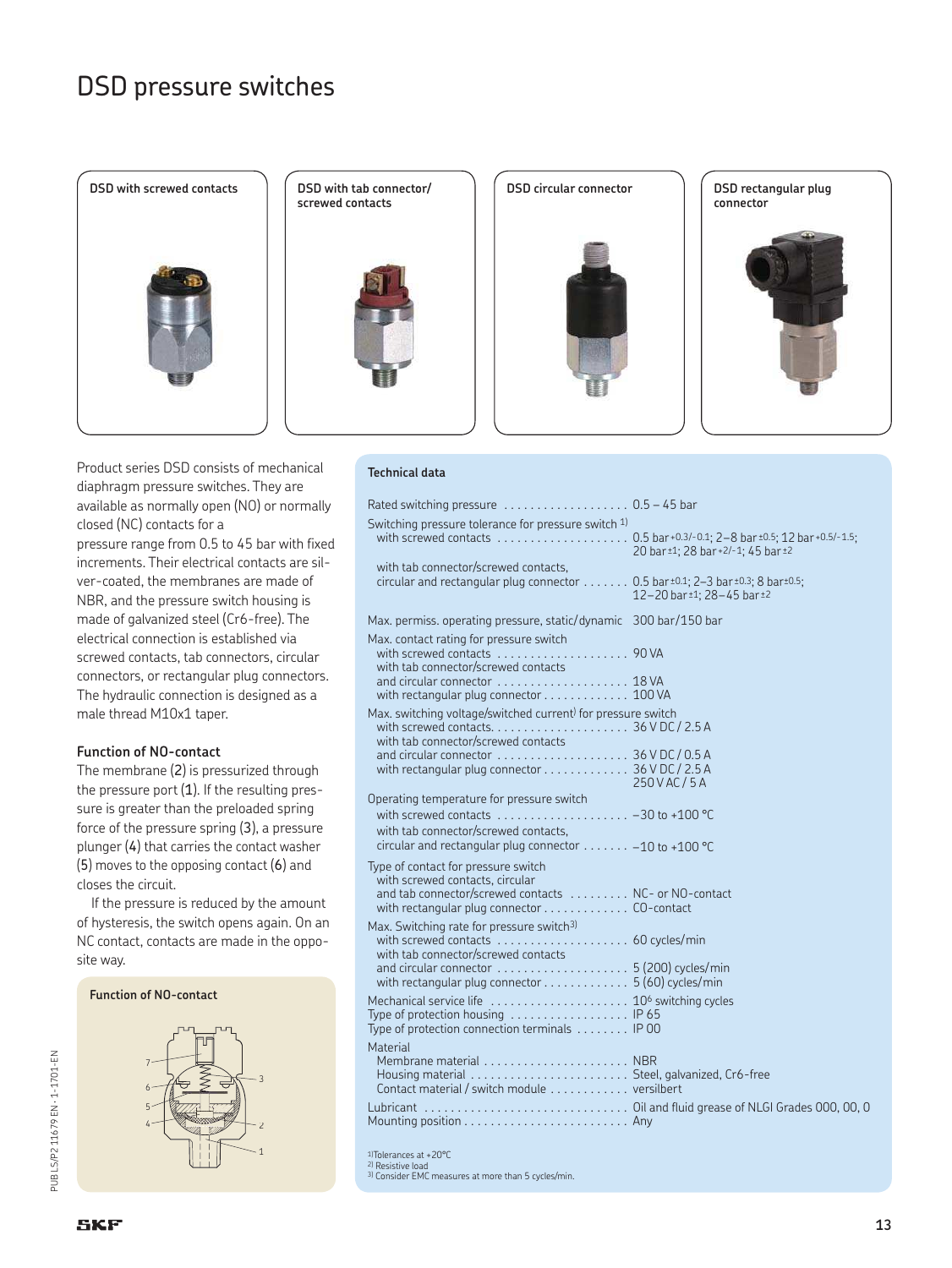## Configurator

| Order code                                                                                                                                                                                  | D | S | D | A |  | N |  | A | 1 |  |
|---------------------------------------------------------------------------------------------------------------------------------------------------------------------------------------------|---|---|---|---|--|---|--|---|---|--|
| Pressure switch DS                                                                                                                                                                          |   |   |   |   |  |   |  |   |   |  |
| Pressure switch type D                                                                                                                                                                      |   |   |   |   |  |   |  |   |   |  |
| Manufacturer marking                                                                                                                                                                        |   |   |   |   |  |   |  |   |   |  |
| $1$ = Marking 1 (only with electrical connection 1)<br>$3$ = Marking 3 (only with electrical connection $2-4$ )                                                                             |   |   |   |   |  |   |  |   |   |  |
| Type A                                                                                                                                                                                      |   |   |   |   |  |   |  |   |   |  |
| Rated switching pressure                                                                                                                                                                    |   |   |   |   |  |   |  |   |   |  |
| $0005 = 0.5$ bar, $0020 = 2$ bar, $0030 = 3$ bar, $0080 = 8$ bar<br>$0120 = 12$ bar, $0200 = 20$ bar, $0280 = 28$ bar, $0450 = 45$ bar                                                      |   |   |   |   |  |   |  |   |   |  |
| Membrane material NBR = $N$                                                                                                                                                                 |   |   |   |   |  |   |  |   |   |  |
| Type of contact                                                                                                                                                                             |   |   |   |   |  |   |  |   |   |  |
| NC = Closed (only with electrical connection 1-3 available)<br>NO = Open (only with electrical connection 1-3 available)<br>$CO =$ Changeover (only with electrical connection 4 available) |   |   |   |   |  |   |  |   |   |  |
| Contact material                                                                                                                                                                            |   |   |   |   |  |   |  |   |   |  |
| $A =$ Silver contacts                                                                                                                                                                       |   |   |   |   |  |   |  |   |   |  |
| Pipe thread                                                                                                                                                                                 |   |   |   |   |  |   |  |   |   |  |
| $1 = M10 \times 1$ tap.                                                                                                                                                                     |   |   |   |   |  |   |  |   |   |  |
| Electrical connection                                                                                                                                                                       |   |   |   |   |  |   |  |   |   |  |

**1** = Screwed contacts M3

- **2** = tab connector 6,3×0,8/screwed contacts M3
- **3** = circular connector M12×1
- **4** = rectangular plug connector DIN EN 175301-803-A (only as changeover (CO) available)

#### **Order example DSD1-A0005-NOA11**

- Pressure switch type D
- Manufacturer marking 1
- Typ A
- Switching pressure 0.5 bar
- Membran material NBR
- NC-contact
- Pipe thread M10×1 tap.
- Electrical connection screwed contacts

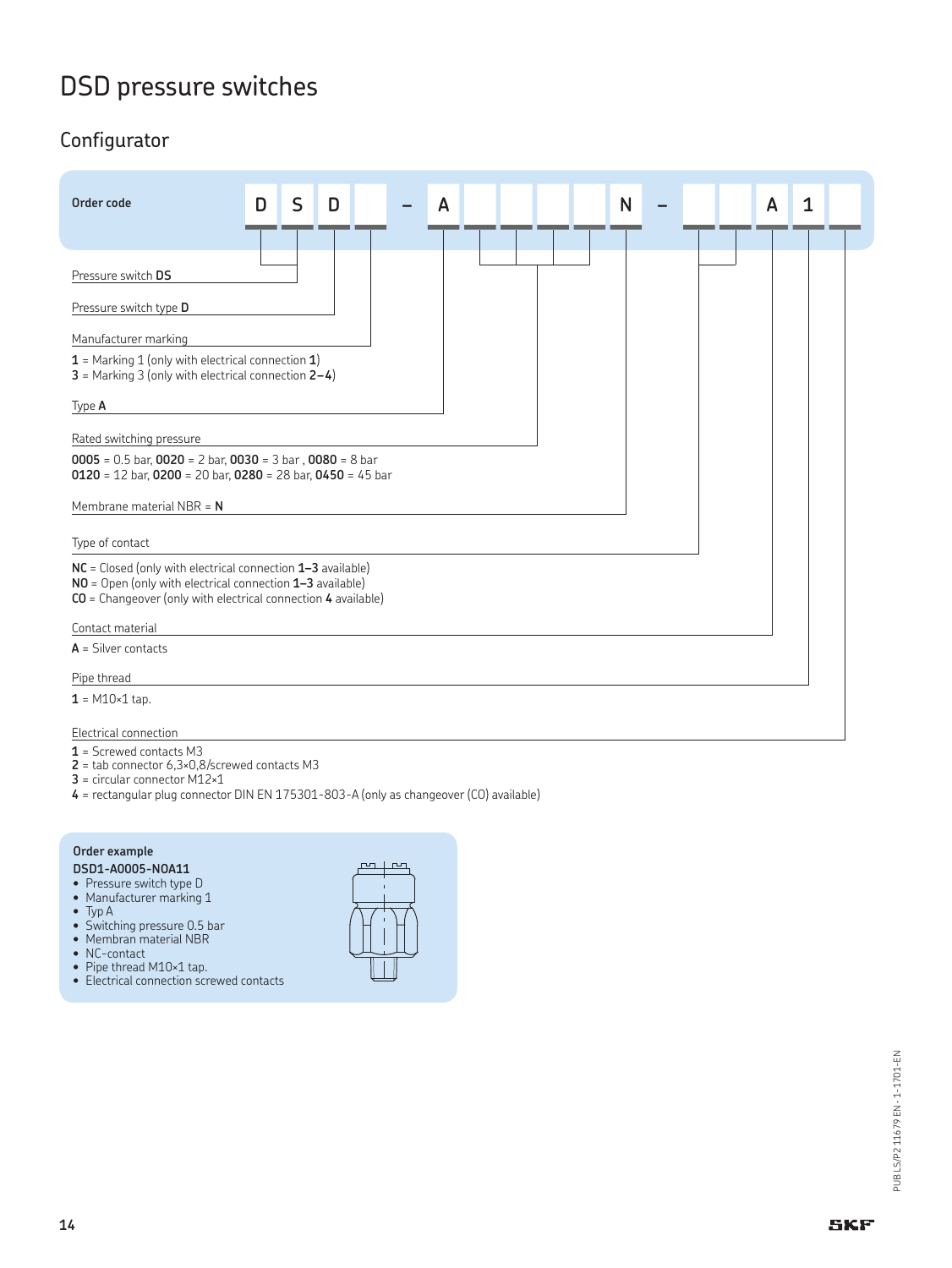## Installation drawings









#### **DSD rectangular plug connector (4)**



**DSD with tab connector/ screwed contacts (2)**





#### **Electrical connection DSD rectangular plug connector (4)**